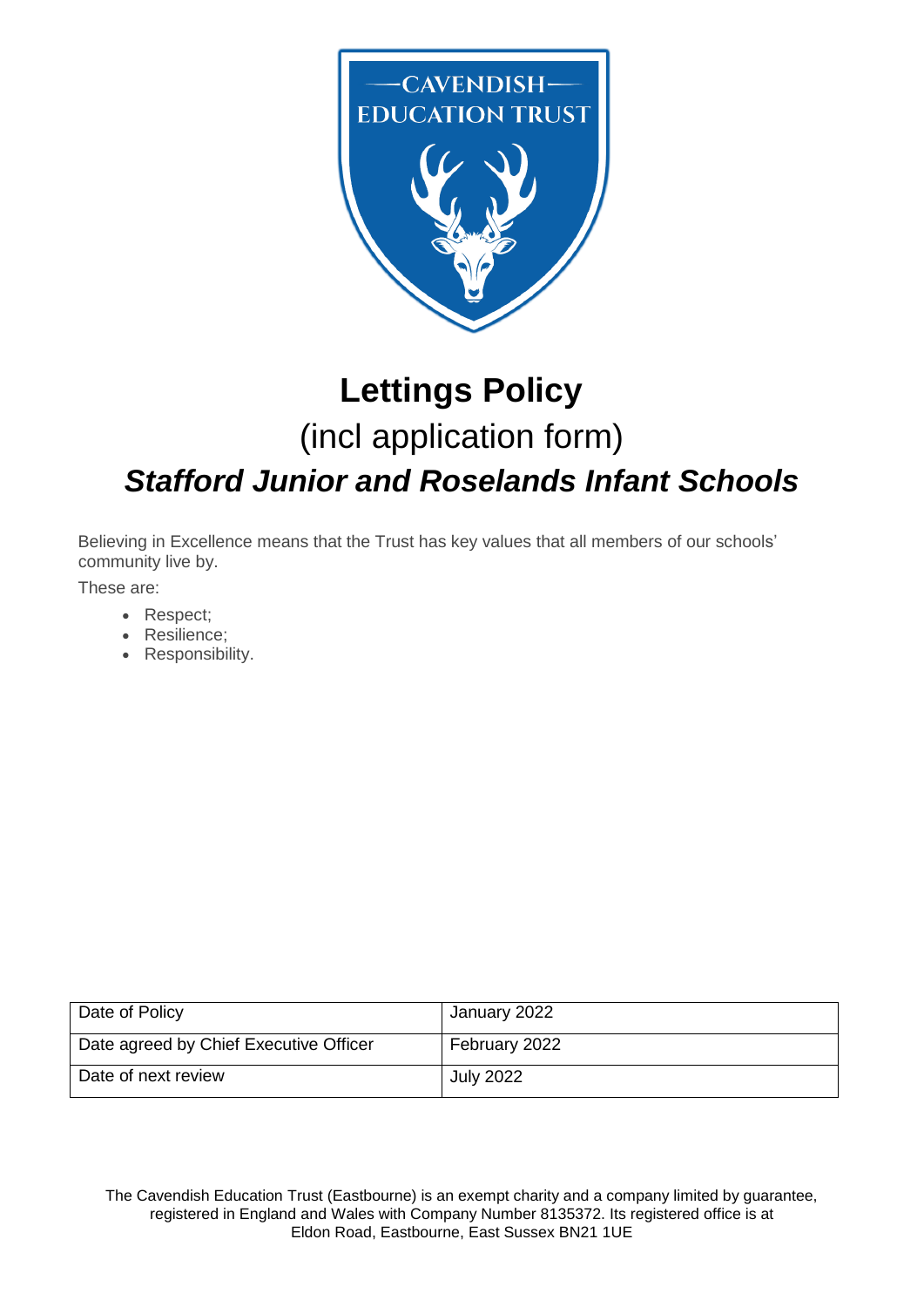#### **Conditions governing the hiring of Stafford Junior School or Roselands Infants school premises**

#### **General Conditions**

It is the responsibility of the Primary Executive Headteacher (PEH) to review this policy on an annual basis.

1.1 Applications for the use of school premises at either Stafford Junior School or Roselands Infants' School must be made on a facilities hire application form, and responsibility for their approval rests with the PEH or Senior Leadership Team. The person signing the application will be deemed to be the Hirer, and must accept responsibility for ensuring compliance with these conditions.

1.2 Hirers will be informed, at the time the application is approved, of the charge for the use of the facilities required. Invoices will be sent to the hirer and should be paid by return. If there is damage, or the need for caretakers/cleaners to work longer than expected after the letting, the Hirer will pay any subsequent account supplied after the event.

1.3 Stafford and Roselands schools reserves the right to cancel any letting if the accommodation is required for urgent official or academic business or contravenes our school policies. In these circumstances the Hirer will be reimbursed their hiring fee.

1.4 Any intention on the part of the **Hirer** to cancel a letting must be notified to the Executive Headteacher at least 24 hours before the letting is due to take place. In the event of the **Hirer** failing to give at least 24 hours' notice, no reimbursement of hiring fee will be made and if preparatory works have already been undertaken the **Hirer** will bear the actual costs incurred.

1.5 The school site team will prepare for lettings, to do any necessary cleaning afterwards, and where the school requires, to be in attendance throughout the course of the letting. **No payment should be made direct to the site team, since they are paid by the Trust**.

1.6 No structural alterations to school premises, fixtures or fittings will be permitted and notices must be fixed only to the boards provided.

1.7

(a) The **Hirer** is responsible for providing supervision during the course of the letting and must satisfy the Executive Headteacher that the arrangements being made are adequate.

(b) The **Hirer** or his accredited representative must be in attendance at all times and must accept responsibility for any damage caused to the school grounds, playing fields, fields, buildings, fixtures, fittings, furniture and equipment resulting from the letting. Every precaution must be taken to avoid such damage, and the **Hirer** will be required to meet the cost of making good any damage, however caused.

1.8 **Hirers** are responsible for arranging (and providing document copies to the Executive Headteacher) their own insurance for:

- (a) personal accident;
- (b) third party claims;

(c) any loss or damage to the school grounds, playing fields, building fixtures and fittings, furniture and equipment resulting from the letting.

1.9 If it is intended to organise a public performance or entertainment, or performance of music, singing or dancing to which members of the public are admitted, **Hirers** are advised to consult the Executive Headteacher in advance to ensure that the school premises are adequately licensed for the purpose before submitting a firm application.

1.10 Footwear which is likely to cause damage to school floors must not be worn.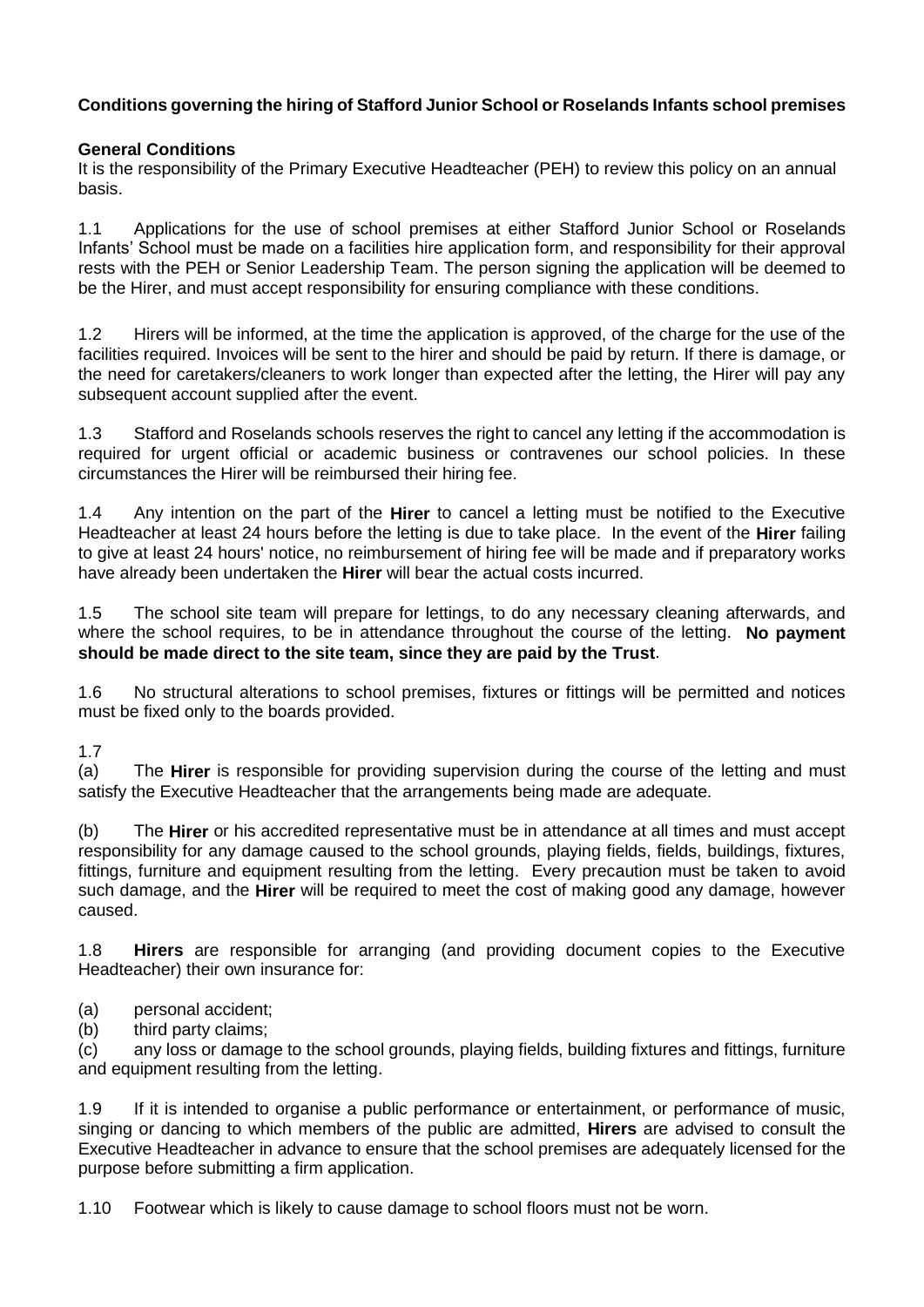1.11 Members of the Public must not be admitted to the school after 9.30pm and the the Premises must be vacated by no later than 30 minutes after the agreed end of session time.

1.12 Alcoholic liquor must not be sold or consumed on the school premises unless specific approval has been given by the CEO or Trustee Board. If approval is given to the sale or consumption of alcoholic liquor, the responsibility for obtaining the necessary license rests upon the **Hirer**.

1.13 School premises must be left clean and tidy after use.

1.14 Smoking is not permitted in any area of the school building or grounds.

1.15 **Hirers** are unable to use the school meals kitchen or access any areas outside that hired by themselves without the express agreement of the Executive Headteacher.

#### **2 Additional Conditions governing the letting of School Playing Fields and Playgrounds**

2.1 If there is any doubt as to the fitness of the ground the **Hirer** must consult the Executive Headteacher or Site team who will make the final decision as to whether the ground may be used, before the letting takes place. In the event of the ground being deemed unfit for use immediately before a letting is due to take place, any letting charge already paid will be refunded, and any account due will be cancelled.

2.2 **Hirers** must be responsible for ensuring that everyone taking part in the lettings involved in the school playing fields and playgrounds, and all spectators are properly and adequately supervised.

2.3 Casual spectators not connected with the letting must not be admitted.

2.4 Stakes or the like must not be driven into the ground, unless permission has been specifically given.

2.5 Vehicles must not be driven or parked upon the playing field at any time. Vehicles must not be parked upon playgrounds unless permission has been specifically given.

2.6 Bonfires must not be lit unless permission has been specifically given.

2.7 Animals must not be allowed on any part of the school premises with the exception of assist dogs.

2.8 No marking out of pitches may be done except by the authorised ground staff unless permission has been specifically given.

2.9 Playgrounds and playing fields must be left in a clean and tidy condition after use.

2.10 Any loudspeaker must be moderated so as not to cause a nuisance.

2.11 The Executive Headteacher must be consulted in advance if there is any doubt about the interpretation of the above condition.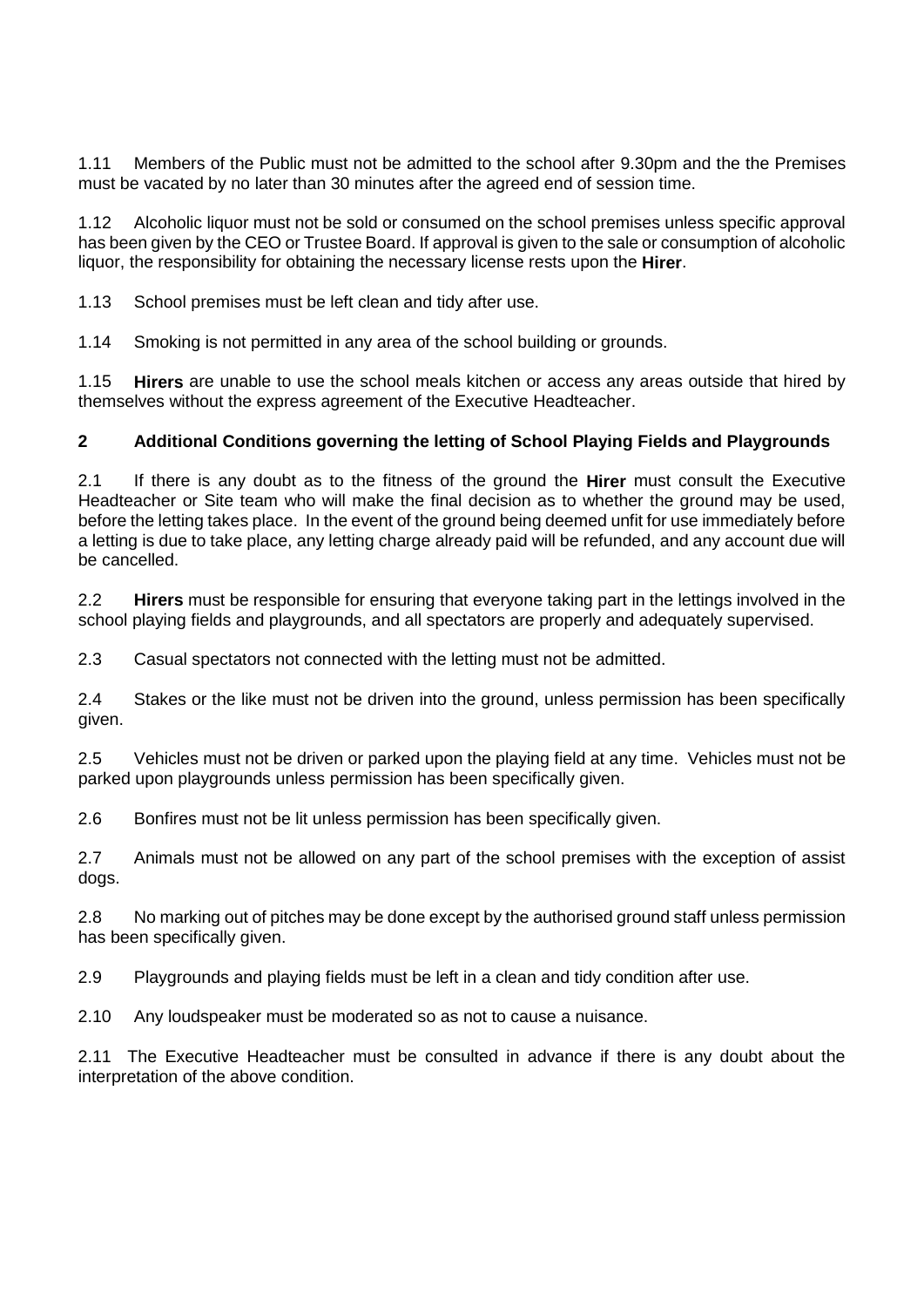#### **3 Additional Conditions governing the long term letting of Starlands School House for the purpose of Club Provision (eg Breakfast Club, After School Club)**

3.1 The **Hirer** must provide evidence that they are compliant with all legislation for running Club Provision. This includes insurance, policies and risk assessments. The checklist will be signed to ensure fully compliant.

3.2 **Hirers** must be responsible for ensuring that everyone taking part in the lettings involved in Starlands School House are properly supervised at all times. All adults must have full DBS clearance and meet the requirements of the Federation's Single Central Record. Copies of these documents will be kept for the purpose of the Federation's Safeguarding procedures.

3.3 **Hirers** must sign in and out via the Stafford app. Parents must remain off site and will phone the after School Club mobile for collection purposes.

3.4 **Hirers** may use the school car park to park. This is done at their own risk and the school maintains no liability for any damage that occurs whilst they are parked in the school car park.

3.5 If there is any doubt as to the fitness of the premises including the garden, the **Hirer** must consult the Executive Headteacher who will make the final decision as to whether the premises may be used, before the letting takes place. In the event of the ground being deemed unfit for use immediately before a letting is due to take place, the school will look to provide a suitable space within the school building. If this is not possible then any letting charge already paid will be refunded, and any account due will be cancelled.

3.6 **Hirers** will provide all their own equipment including toys, paper, resources and food. The Hirer will provide any cleaning materials associated with these activities. School will provide the use of the premises including storage space, services and basic hygiene consumables (toilet roll, hand towels).

3.7 **Hirers** must leave the house and garden clean and tidy after each session. The house will be cleaned by the school's contract cleaners. The garden will be mowed by the school's grounds maintenance contractor.

3.8 In the case of After School and Breakfast club provision it is the expectation that the school ethos and standards for conduct are maintained at all times. The Executive Headteacher will monitor the quality of provision and will meet regularly with the lead provider to discuss this aspect of the hire agreement.

3.9 The school will, wherever appropriate, help promote the After School / Breakfast Provision to Federation parents and the wider community at no additional cost to the hirer.

3.10 Places at the provision should be offered to Federation children as first priority. If on occasion places are offered to children from outside the Federation this should be on the understanding that their conduct is in line with our school ethos and expectations.

3.11 Any reduction in hire charges (see 5.1) that is based on a fixed start up period and the school's desire to host the services offered by the After School provider will be set out in writing, with clearly detailed timescales / review dates for this reduction, and will be agreed in advance of the commencement of provision. In addition, any fixed term or ad hoc payment conditions linked to the number of attendees and take up of places will be set out in writing and agreed at the outset of each hire agreement period.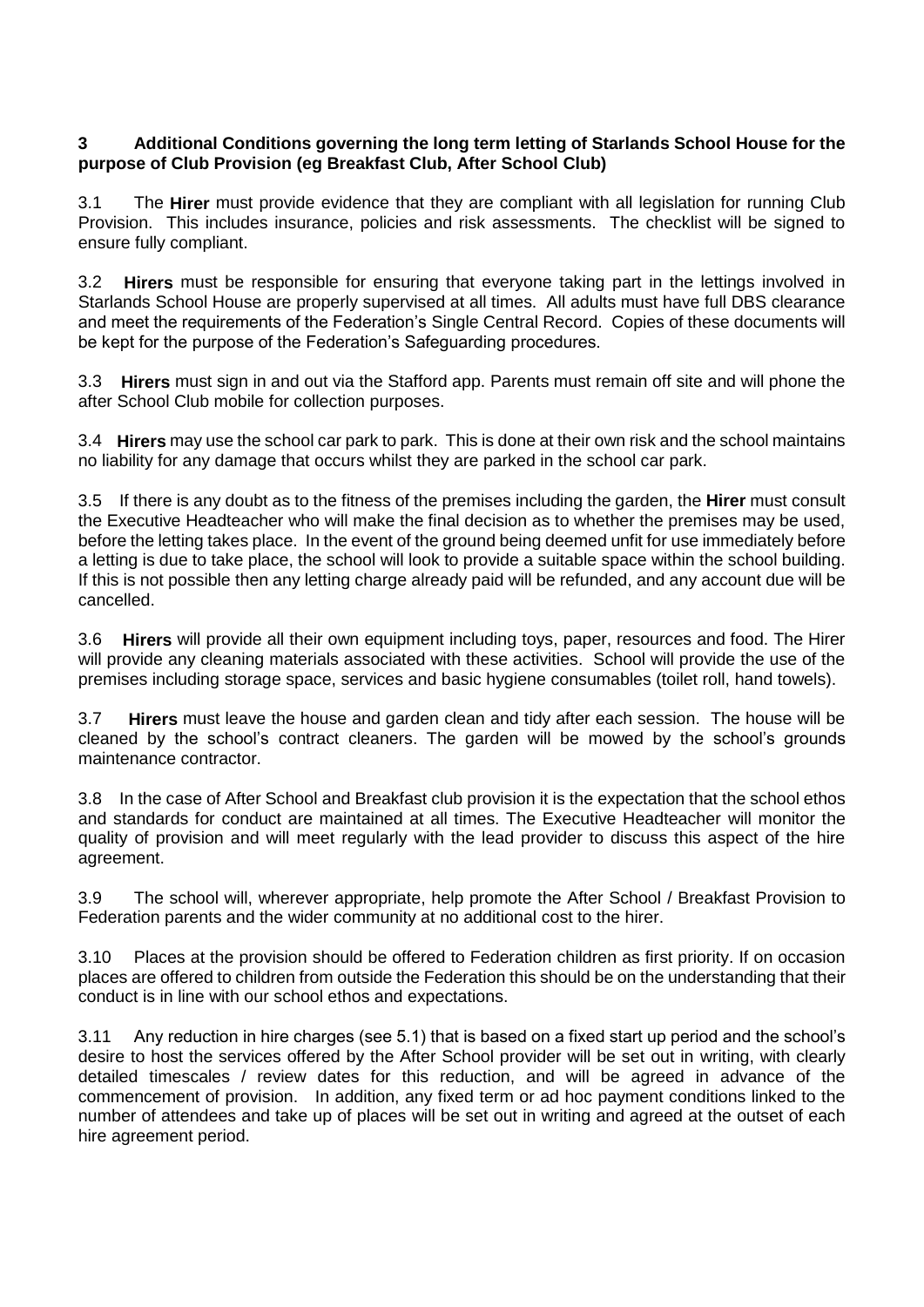3.12 The school will give at least 2 terms notice or 16 weeks, whichever is the greater, of the need to cancel the long term hire, provided that no exceptional unforeseen circumstances have arisen.

3.13 The **HIRER** will give at least 2 terms notice or 16 weeks, whichever is the greater, of the need to cancel the long term hire, provided that no exceptional unforeseen circumstances have arisen.

3.14 Each hire agreement period is for a maximum of one academic year. At the end of each hire agreement period, any changes to terms of the agreement will be clearly communicated by both parties and future agreements made.

#### **4. Fire Precautions**

4.1 The **Hirer**, or a responsible person nominated by him in writing, shall be in charge of and be upon the hired part of the premises during the whole time the premises are open to the public and there shall be during that time sufficient staff or competent attendants on duty on the premises. The person in charge shall not be engaged in any duties, which will prevent him from exercising general supervision of the premises. **THE HIRER SHALL ASCERTAIN AND COMPLY WITH ANY SPECIAL FIRE PRECAUTIONS REQUIREMENTS CONTAINED IN MUSIC, SINGING AND DANCE, THEATRES, OR ANY OTHER LICENCES APPROPRIATE TO HIS INTENDED USE OF THE PREMISES.**

4.2 The seating accommodation, gangways, passages and stairways in the hired section of the premises shall be provided as approved by the Chief Officer of the East Sussex Fire Brigade, acting on behalf of the Hiring Authority.

4.3 All gangways, corridors, staircases, and external passageways intended for exit shall be kept entirely free from obstruction and shall not be used as cloakrooms.

4.4 All exit doors shall be available for exit during the whole time that the public are on the premises, and shall be opened at the end of the function for the use of the persons present at the function.

4.5 Door and openings, other than exits, in sight of the audience, which lead to portions of the premises accessible to the public, shall have notices placed over them indicating the uses of such portions. Doors and openings leading to portions of the premises not accessible by the public shall have notices placed over them indicating "**No thoroughfare**".

4.6 Mats or other floor coverings shall be secured to prevent rucking, and any drapes over exit doors or exits shall be hung to prevent them trailing on the floor.

4.7 Inflammable materials shall not be used for the decorations of the premises unless such materials have been rendered flame retardant and are maintained in that condition.

4.8 All electric fires, gas fires, stoves and open fire places in the premises shall be provided with adequate protective guards.

4.9 Temporary electrical installations, which are necessary for any particular function, - must comply with the following condition:

(a) All temporary electrical installations shall comply fully with the applicable recommendations and requirements of the current edition (with amendments) of the following: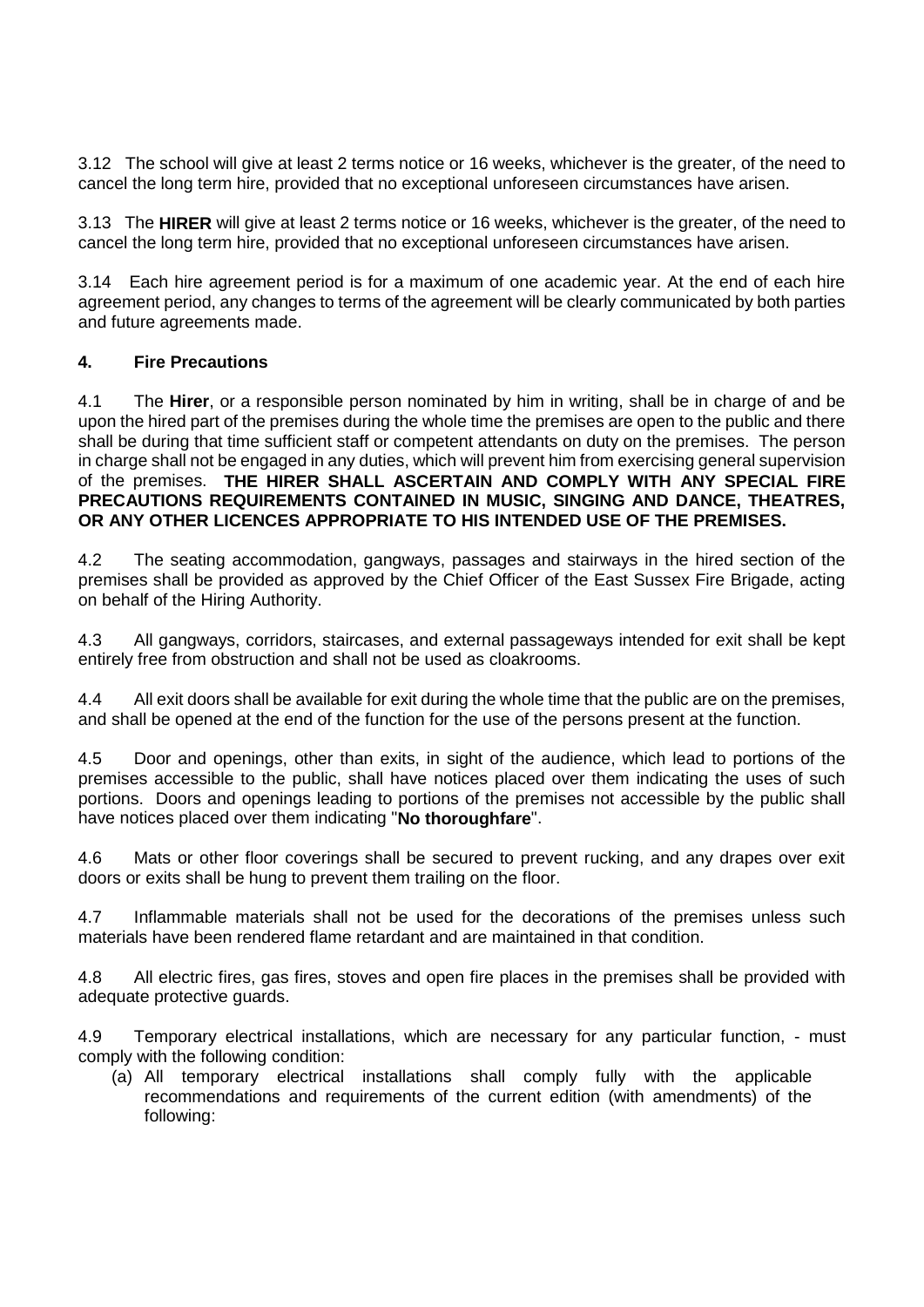(i) The Institution of Electrical Engineers Regulations for the electrical equipment of buildings;

- (ii) The British Standard Specification and Code of Practice;
- (iii) The Electricity Supply Regulations; and shall only be installed by a qualified electrician.

No temporary wiring shall be connected to circuits or fuseboards feeding the main auditorium lighting.

(b) Temporary wiring shall be carried out using PVC insulated and sheathed cable to CMA manufacture, and switchgear and apparatus of a voltage rating not less than the maximum rms voltage difference, which can normally develop under fault conditions.

All additional stage lighting equipment that may be required shall be kept entirely separate from the existing installation, portable dimmer units being provided where required; no extensions shall be permitted from the existing dimmer equipment without the approval of the County Architect.

(c) All temporary equipment shall be bonded to the main system of earthing in accordance with Part 4 of the IEE Regulations.

(d) All temporary installations which have been installed shall be disconnected from the permanent installation immediately after the occasion for the occasion which they have used.

(e) Any special requirements or installations that are to be approved, or any item that requires clarification, shall be brought to the notice of the Director of Property Services seven days prior to the proposed date of the required installation.

(f) Residual Circuit Breakers must be used when appliances and electrical equipment are connected into the premises' electrical circuit.

4.10 The **Hirer** shall ascertain the position of telephones, escape routes, fire alarm systems and fire fighting equipment which shall be in the charge of some suitable person specially nominated for the purpose, who shall ensure that the appliances and equipment are always available for use. In the case of staff performance and exhibitions and exhibitions the Local Fire Officer shall be consulted as to whether any special fire fighting equipment should be provided.

4.11 Thorough checks should be made by the **Hirer** at the end of the letting to ensure that no smoldering fires and that all doors and windows are properly secured.

4.12 The school operates a **No Smoking** policy and therefore smoking is not allowed on the school premises – This includes all E-Cigarettes

4.13 If there is any doubt about the application of any of the above conditions, the advice of the Executive Headteacher should be sought.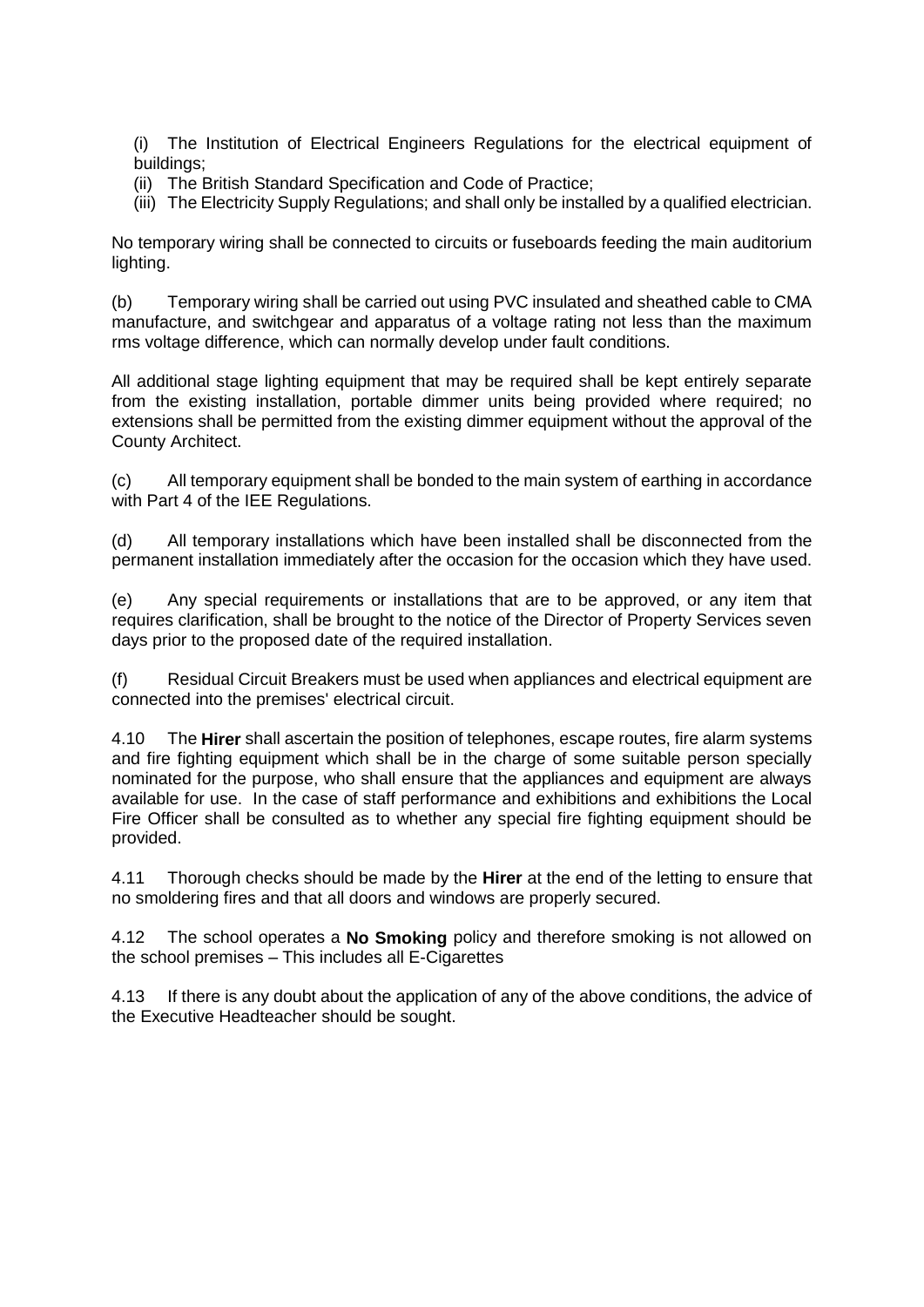### 5. **LETTINGS CHARGES**

5.1 The following charges apply;

Monday to Friday 3.00pm to 10.00pm during term time

Monday to Friday 7.30am to 10.00pm during school holidays

| <b>Venue</b>                            | Cost                      |
|-----------------------------------------|---------------------------|
| <b>Classrooms</b>                       | £12.50 per hour           |
| Hall includes use of changing rooms     | £20.00 per hour           |
| Field includes use of changing rooms    | £20.00 per hour           |
| MUGA includes use of changing rooms     | £20.00 per hour           |
| Starlands School House: term time       | £27.00 per session (3hrs) |
| <b>Starlands School House: holidays</b> | £76.00 per day            |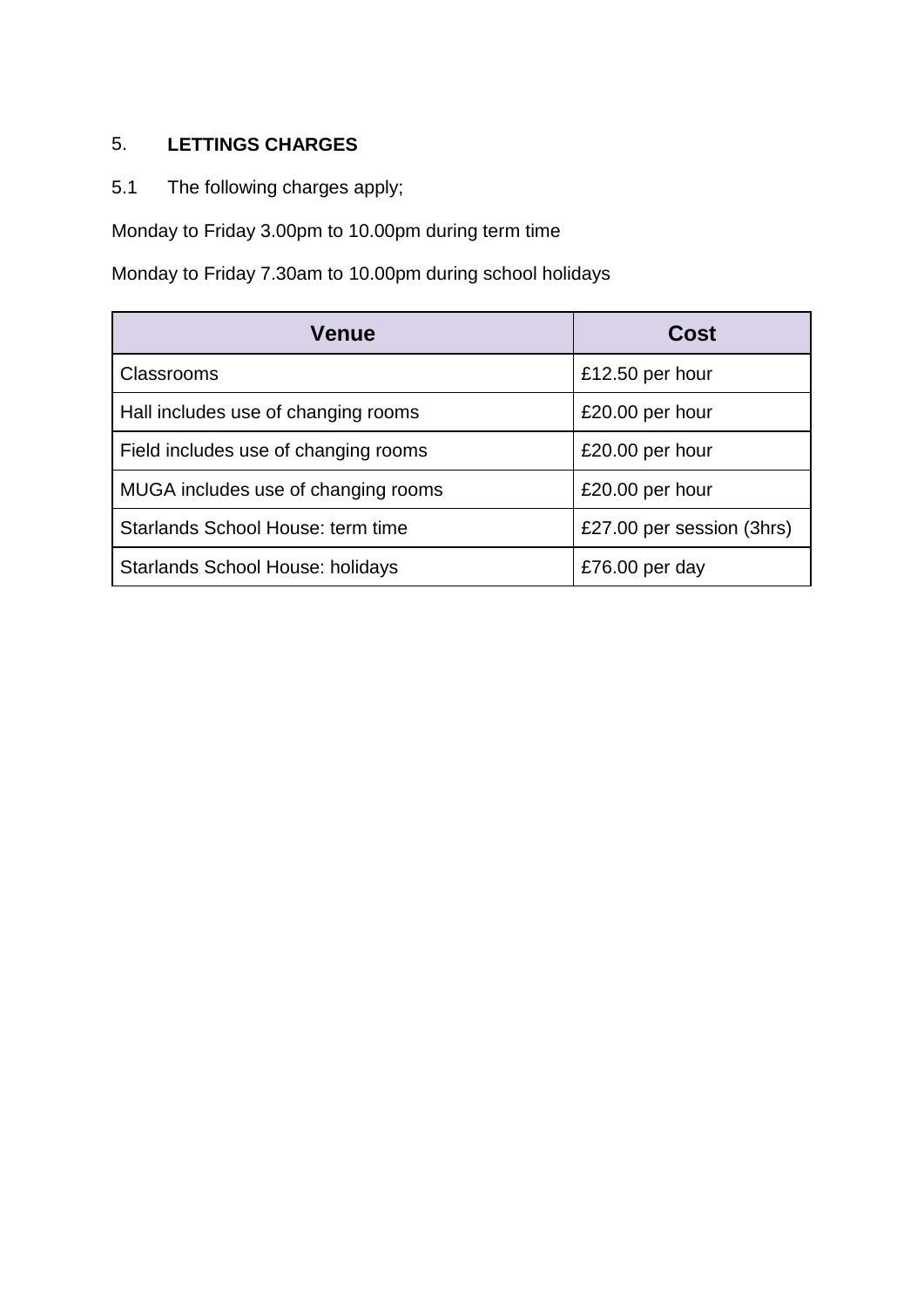



## **Roselands & Stafford School Facilities Hire Application Form**

Please return to: Finance and Business Support Manager, Stafford Junior School, Ringwood Road, Eastbourne. BN22 8UA.

| Name of applicant / and organisation                                                                                                                                                                                                                                                                                                   |            |      |
|----------------------------------------------------------------------------------------------------------------------------------------------------------------------------------------------------------------------------------------------------------------------------------------------------------------------------------------|------------|------|
| Address of applicant / organisation                                                                                                                                                                                                                                                                                                    |            |      |
| Telephone/Contact Number/s                                                                                                                                                                                                                                                                                                             |            |      |
| Reason for hire                                                                                                                                                                                                                                                                                                                        |            |      |
|                                                                                                                                                                                                                                                                                                                                        |            |      |
| Dates: school days                                                                                                                                                                                                                                                                                                                     |            |      |
| Dates: holidays                                                                                                                                                                                                                                                                                                                        |            |      |
| Times                                                                                                                                                                                                                                                                                                                                  | From:      | To:  |
| Special requirements                                                                                                                                                                                                                                                                                                                   |            |      |
| Any other special instructions:                                                                                                                                                                                                                                                                                                        |            |      |
| DECLARATION BY HIRER: I acknowledge that I have received and read a copy of the<br>conditions governing this hiring and understand them. I agree to abide by them and to pay<br>the sum due before the hiring takes place. I agree to pay for the reinstatement following<br>any damage to property caused as a result of this hiring. |            |      |
|                                                                                                                                                                                                                                                                                                                                        | Signatures | Date |
| Signed by applicant                                                                                                                                                                                                                                                                                                                    |            |      |
| Signed by Executive Headteacher                                                                                                                                                                                                                                                                                                        |            |      |